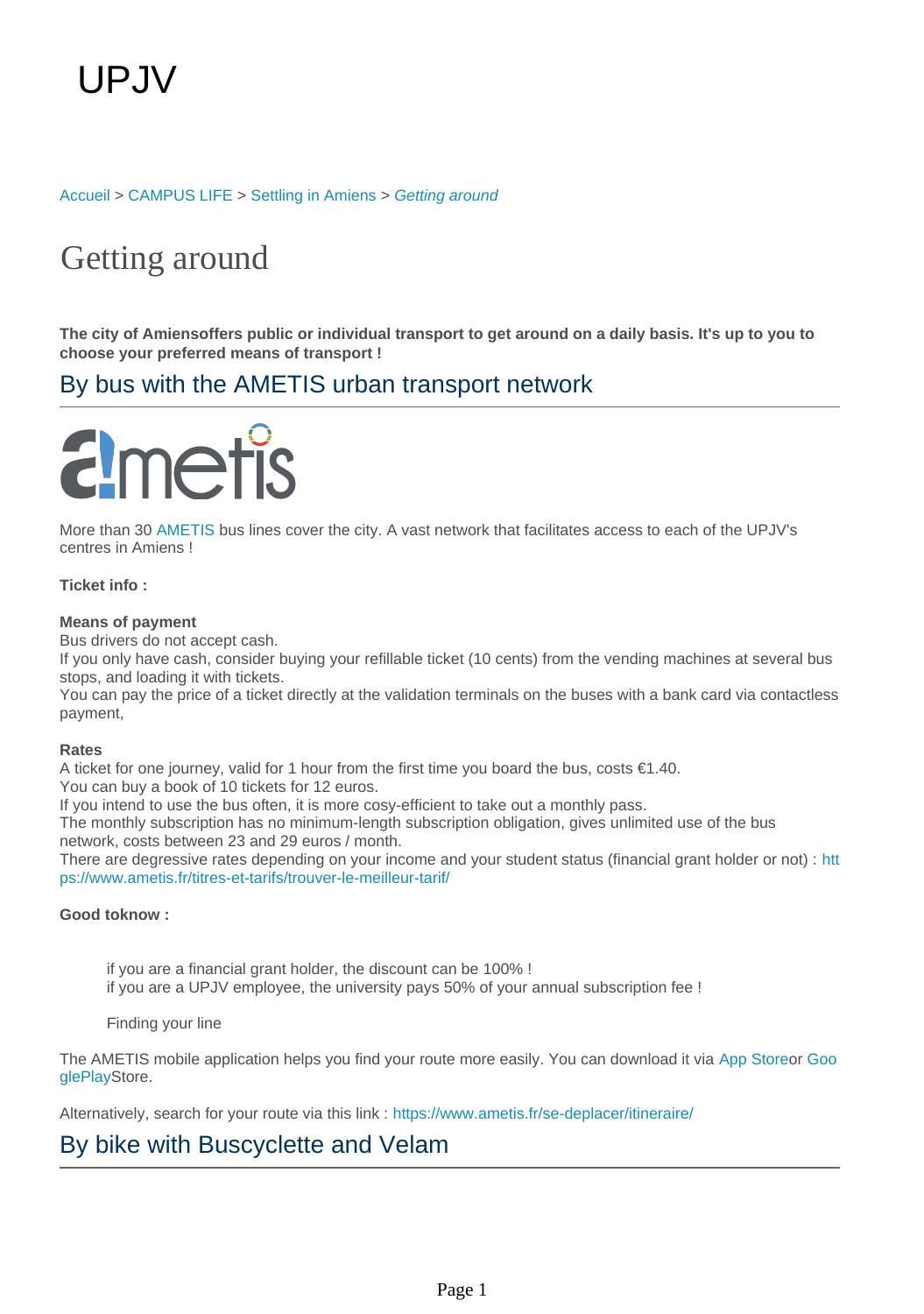

The city of Amiens has developed numerous cycle routes for your cycling trips.

You can rent a city bike or an electric bike by the hour, day, month or year, with sliding scale rates depending on the duration of the commitment, the amount of your income or your status as a student with or without a financial grant.

2 companies in Amiens offer a bicycle rental service :

Buscyclette (Ametis network), for regular use of the bike, wherever you want. Information and prices : <http://www.buscyclette.fr/en>

Vélam (Amiens Métropole), for short-term use in the city centre : Information and prices : <http://www.velam.amiens.fr/>

## By train with SNCF



#### **Want to explore other French cities ?**

Train transport is provided nationally by the SNCF (Société Nationale des Chemins de Fer). In Amiens, the Gare du Nord, located in the city centre (Place Alphonse Fiquet), provides direct links to Paris, Lille, Rouen etc.

There are degressive rates depending on your situation.

Destinations and prices : [https://www.oui.sncf/](https://www.oui.sncf/ )

## Other alternatives for travel between cities

Several bus companies offer travel to Paris, Lille and other French and European cities at very attractive rates :

<https://www.oui.sncf/bus> <https://www.flixbus.fr/>

## And on other campuses ?

**Saint-Quentin**

Buses and bicycles :<https://buspastel.fr/>

**Beauvais**

Bus : <https://www.corolis.fr/> Bicycles :<https://www.beauvelo.org/>

**Laon**

Buses and bicycles :<https://www.tul-laon.fr/>